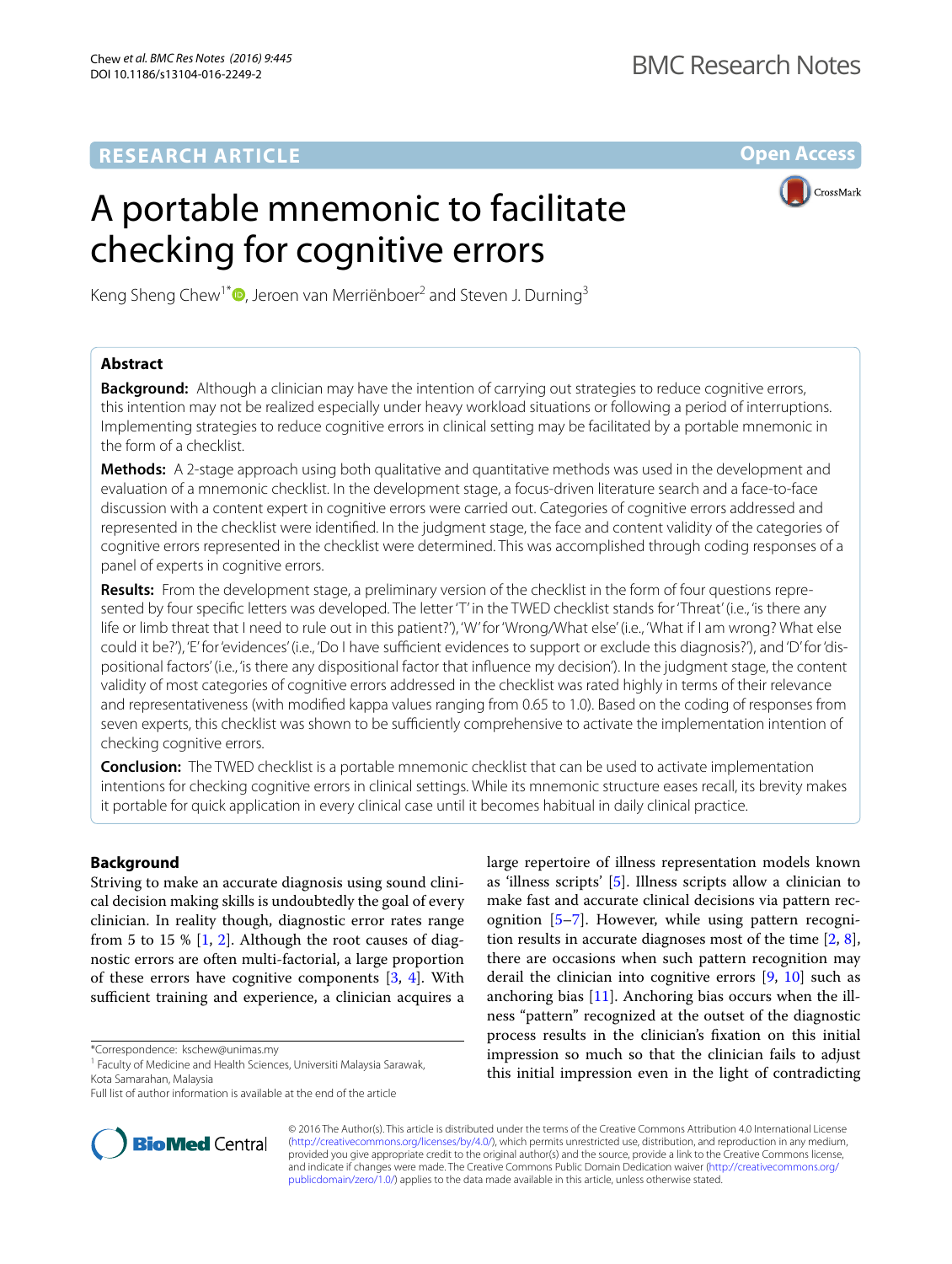additional data [[11\]](#page-7-9). Numerous strategies have been suggested for overcoming these cognitive errors [\[11](#page-7-9), [12\]](#page-7-10) but a key question remains whether the clinician implements these strategies, particularly in a busy clinical setting.

According to Gollwitzer [[13,](#page-7-11) [14\]](#page-7-12), people who are absorbed in their on-going tasks may find it difficult to implement their intended goals. In particular, clinicians who are absorbed in highly demanding clinical tasks, such as managing emergency cases or having to attend to multiple patients at the same time may simply not remember to carry out the intention of minimizing cognitive errors. In other words, merely having the intention is not sufficient to ensure its implementation. One of the reasons for this intention-implementation gap is because clinician forgets to act on the intended task [\[14](#page-7-12)]. The ability to remember acting on a postponed intended task following a period of interruptions is known as prospective memory [\[15,](#page-8-0) [16](#page-8-1)]. Unfortunately, during a clinical emergency, time and cognitive resources are limited. When under stress, the clinician's memory becomes increasingly unreliable leading to prospective memory failure especially if the intended task is not part of one's routine activities [\[14](#page-7-12), [17](#page-8-2)[–19](#page-8-3)]. Nonetheless, this intended task of reducing cognitive errors can become more attainable when a person explicitly incorporates specific implementation intentions in their clinical work [\[13](#page-7-11)]. Implementation intentions are the cognitive "if–then" steps that serve to bridge the intention-implementation gap [[13](#page-7-11), [14\]](#page-7-12).

Using a checklist can timely activate this "if–then" step of implementation intention [[15\]](#page-8-0). For example, the clinician may say, "*If* I have arrived at an initial diagnostic impression, *then* I must remember to ask myself these questions aimed to reduce cognitive errors". The linchpin of mnemonic checklist is that it eases recall and overcomes the barrier of prospective memory failure, particularly in a stressful clinical environment [\[15](#page-8-0), [16\]](#page-8-1).

This paper describes the two-stage approach in the development and evaluation of such a mnemonic checklist with the objective of aiding prospective memory in checking cognitive errors. Both qualitative and quantitative research methods were incorporated. Institutional research and ethics committee approval was obtained prior to starting this study.

#### **Methods**

#### **Participants**

To quantitatively assess the content validity of the TWED checklist, ten senior emergency physicians with more than 5 years' experience were invited as judges. Eight of them responded. These judges were first given the instructions for the evaluation task. This task included the use of an assessment form to evaluate the representativeness of these categories of cognitive errors in the respective quadrants of the TWED checklist, as well as their relevance in a clinical setting by using four-point Likert scales. The judges performed their evaluations independently. They were between 35 and 45 years old (mean age  $=$  38.5,  $SD = 3.16$  years), 5 out of 8 (62.5 %) of them were male, years of clinical experience varied between 9 and 19 years (mean years  $= 12$ ,  $SD = 3.16$  years).

Whereas, to verify the face validity and applicability of the checklist, seven experts on cognitive errors in clinical decision making were invited. They were invited via emails and all seven of them agreed to participate. Their expertise and clinical positions are listed in the Additional file [1](#page-7-13).

# **Procedure**

In the development stage, a focus-driven search was conducted via Web of Science and Google Scholar using the keywords of "diagnostic error" OR "cognitive error" OR "cognitive bias" AND "checklist" to specifically answer the following questions: Is there any form of classification or category of common cognitive errors in clinical setting that has been developed? (These categories of cognitive errors would then be used as the basis to develop this mnemonic checklist). Are there any comparative checklists aimed to reduce diagnostic errors that have already been developed and published? Are these checklists formatted in mnemonic format? A mnemonic format checklist is one where specific letters or keywords are framed to represent the items in the checklist in order to ease prospective memory while a non-mnemonic checklist is one where the items are listed without incorporation of any memory aid that can activate implementation intentions.

Search was limited to English language articles only from year 2008 onwards. Only articles that describe some form of classification or categories of cognitive errors and articles that describe checklists aimed to reduce cognitive errors in a clinical setting were selected. Articles that merely describe individual cognitive errors without any form of classification were excluded. Articles addressing cognitive errors in non-clinical settings were also excluded. After the categories of common cognitive errors in diagnostic errors were identified, the checklist was then drafted and several sessions of face-to-face discussions and conversation with a content expert (PC) in cognitive errors was carried out to verify the importance of these categories in clinical setting. This content expert was chosen based on his contributions in this area of cognitive errors in clinical decision making including some of the articles referenced here [\[1](#page-7-0), [8](#page-7-6), [10,](#page-7-8) [11\]](#page-7-9). One of the authors [KSC] first contacted this content expert and spent over a period of 3 months with him on how he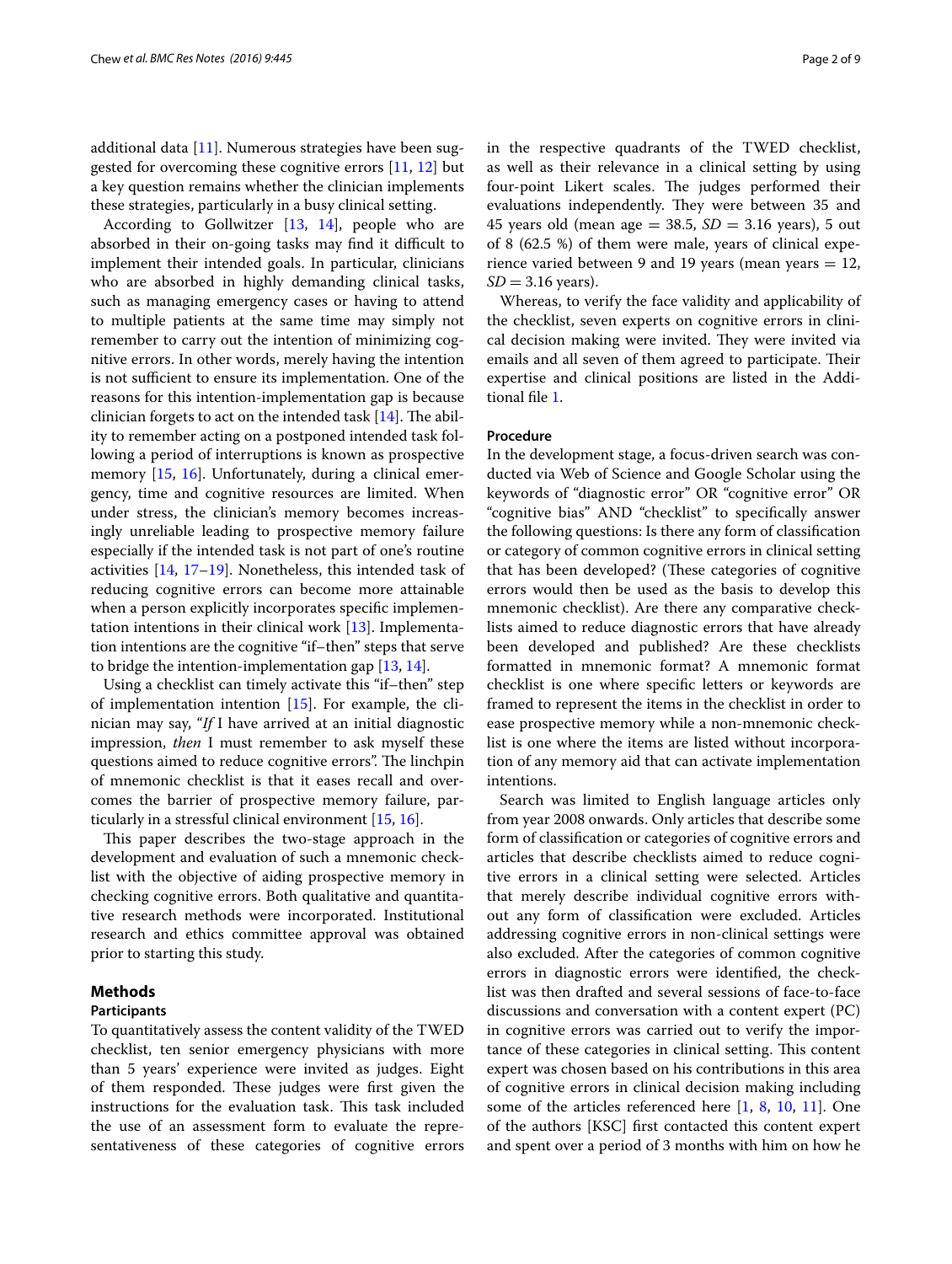conducted education and trainings in this area of cognitive errors in clinical decision making and efforts to minimize them.

In the judgment stage, the content validation and the applicability of the checklist were determined (Table [1](#page-3-0)). To assess the content validity of the categories of cognitive errors represented in the checklist, content validity index (CVI) and the modified kappa were used. In particular, the representativeness and relevance of these categories of cognitive errors were determined. The CVI for relevance and representativeness is defined as the proportion of the judges who rate the item with scores of 3 or 4 on a four-point Likert scale (for representativeness:  $1 = not representative of the quadrant,$  $2 =$  somewhat representative,  $3 =$  quite representative,  $4 =$  highly representative; and for relevance:  $1 =$  not relevant at all,  $2 =$  somewhat relevant,  $3 =$  quite relevant, and  $4 =$  highly relevant) [\[17\]](#page-8-2). The content validity for the entire checklist was then calculated by averaging the CVIs of each individual category [[17](#page-8-2)]. Each of these categories was marked as an item in the CVI analysis. To account for chance agreement, modified kappa statistics [[18\]](#page-8-4) for each item were calculated as well.

To assess the face validity of the checklist as well as its applicability in clinical settings, a structured expert consultation via email communications was carried out. Responses from the experts were then coded by one of the authors (CH) using the NVivo for Mac software. Open coding was first performed in the software by repeated analytical readings and labeling keywords and phrases from these email responses, based on the five questions asked:

- 1. Are the important facets of preventing cognitive errors adequately covered in this mnemonic checklist?
- 2. When should this mnemonic checklist be used? Before formulating the initial diagnosis? Or after?
- 3. How often should this mnemonic checklist be used? For every case seen? Or only for selective cases? What types of cases, if selective?
- 4. Cognitive processes involved in medical decision making are highly complex. Does the use of a mnemonic checklist lead to oversimplification of the cognitive processes involved?
- 5. Is a mnemonic checklist mainly useful for novice clinicians, for more experienced ones, or for both groups?

After the open coding, axial coding was performed by re-analyzing these open codes to look for similarities, differences and relationships among these responses. The analyses were then sent back to the experts for member-checking before the final version of their detailed opinions was tabulated (see Additional file [1](#page-7-13)). Appropriate modifications based on the participants' suggestions and comments were made accordingly.

# **Results**

From the focus-driven search, six articles were selected [[4,](#page-7-3) [9](#page-7-7), [19](#page-8-3)[–22](#page-8-5)]. Six categories of common cognitive errors contributing to diagnostic errors were identified [[9,](#page-7-7) [22](#page-8-5)]. Although not exhaustive, this classification addresses the important ones in clinical setting. They are: (1) errors due to over-attachment to a particular diagnosis (examples of cognitive biases in this class include anchoring and confirmation bias); (2) errors due to failure to consider alternative diagnoses (one example is search satisficing); (3) errors due to inheriting someone else's thinking (for example, diagnostic momentum and framing effect); (4) errors in prevalence perception or estimation (for example, availability bias, gambler's fallacy and posterior probability error); (5) errors involving patient characteristics or presentation context (for example, fundamental attribution error, gender bias), and (6) errors that are associated with the doctor's affect or personality (for example, visceral bias and sunk cost fallacy). Previously published checklists aimed to reduce diagnostic errors have all been formatted in non-mnemonic format [\[4](#page-7-3), [19–](#page-8-3)[21](#page-8-6)].

A preliminary version of the checklist was developed after discussion with the content expert (PC). This checklist is divided into four quadrants with each quadrant posing an activation question represented by a letter. The letter 'T' stands for 'Threat' (i.e., 'is there any life or limb threat that I need to rule out in this patient?'), 'W' for 'Wrong/What else' (i.e., 'What if I am wrong? What else could it be?'), 'E' for 'Evidences' (i.e., 'Do I have sufficient evidences to support or exclude this diagnosis?'), and 'D' for 'Dispositional factors' (i.e., 'is there any dispositional factor that influences my decision'; and this quadrant is further divided into two groups of factors, represented by 2 'E's: the 'Environmental' factors and the 'Emotional' factors' which can come from the doctor or the patient. Hence the checklist was named the 'TWED checklist'. The TWED checklist and the corresponding groups of cognitive errors addressed by each quadrant are given in Table [2](#page-4-0).

In the judgment stage, the results for the content validity are given in Tables [3](#page-5-0) and [4.](#page-5-1) Generally, most of these categories of cognitive errors were rated highly in terms of their relevance and representativeness (with a modified kappa value of 0.65–1.0), except for the relevance of two categories, namely, 'cognitive errors due to erroneous estimation or perception of prevalence' under the quadrant of " $E =$  Evidences" (with a modified kappa value of 0.41) and 'cognitive errors associated with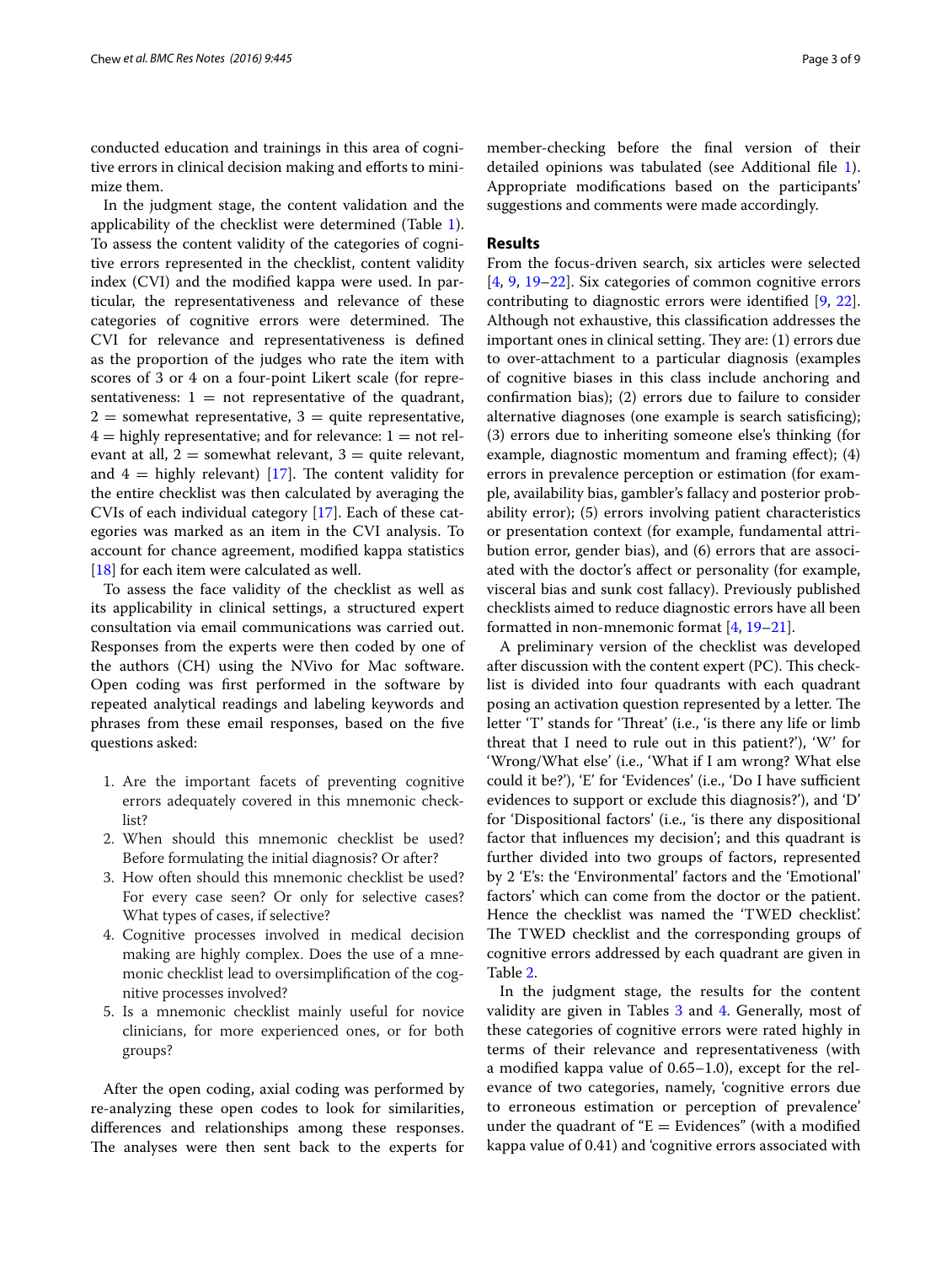| Author(s), Year                                                                         | <b>Description</b>                                                                                                                                                                                                                                                                                                                                                                                                                                                                                                                                                                                                                                                                                                                                                                                                                                                                                                                                                                                                                                                                                                                                                                                                                                                                                                                                                        | Reference |
|-----------------------------------------------------------------------------------------|---------------------------------------------------------------------------------------------------------------------------------------------------------------------------------------------------------------------------------------------------------------------------------------------------------------------------------------------------------------------------------------------------------------------------------------------------------------------------------------------------------------------------------------------------------------------------------------------------------------------------------------------------------------------------------------------------------------------------------------------------------------------------------------------------------------------------------------------------------------------------------------------------------------------------------------------------------------------------------------------------------------------------------------------------------------------------------------------------------------------------------------------------------------------------------------------------------------------------------------------------------------------------------------------------------------------------------------------------------------------------|-----------|
| Graber et al. (2014)                                                                    | A generic checklist developed to reduce risk of diagnostic errors.<br>The checklist consists of 2 parts. The first part contains 10 reflec-<br>tive questions aimed to identify high risk situations for diagnostic<br>error: (1) Are there "must-not-miss" diagnoses that need considera-<br>tion? (2) Did I just accept the first diagnosis that came to mind?<br>(3) Was the diagnosis suggested to me by the patient, nurse, or<br>another MD? (4) Is there data about this patient I haven't obtained<br>and reviewed? Old records? Family? Primary care provider? (5)<br>Are there any piece pieces that don't fit? (6) Did I read the X-ray<br>myself? (7) Was this patient handed off to me from a previous<br>shift? (8) Was this patient seen in the ER or clinic recently for<br>the same problem? (9) Was I interrupted/distracted/cognitively<br>overloaded while evaluating this patient? (10) Is this a patient I<br>don't like for some reason? Or like too much? (friend, relative). A<br>"Yes" response to any of the questions puts the clinician at high<br>risk for error. The second part suggests 3 things to do in high<br>risk situations: (1) Pause to reflect-take a diagnostic "time-out"<br>(2) Consider the universal antidote: What else could this be? (3)<br>Make sure the patient knows when and how to get back to you if<br>necessary | $[20]$    |
| Ely et al. (2011)                                                                       | This generic checklist consists of 5 steps: (1) Obtain your own<br>complete medical history (2) Perform a focused and purposeful<br>physical exam (3) Generate and differentiate initial hypotheses<br>with further history, physical exam, and diagnostic tests (4) Pause<br>to reflect-take a diagnostic "time-out" by asking the following<br>five questions: (a) Was I comprehensive? (b) Did I consider the<br>inherent flaws of heuristic thinking (c) Was my judgment affected<br>by any other bias? (d) Do I need to make the diagnosis now, or can<br>I wait? (e) What is the worst-case scenario? (5) Embark on a plan,<br>but acknowledge uncertainty and ensure a pathway for follow-up                                                                                                                                                                                                                                                                                                                                                                                                                                                                                                                                                                                                                                                                       | $[21]$    |
| Leo Leonidas' ten commandments to reduce cognitive errors as<br>quoted in Graber (2009) | The ten commandments are: (1) Thou shalt reflect on how you think $[4]$<br>and decide. (2) Thou shalt not rely on your memory when making<br>critical decisions. (3) Thou shalt make your working environment<br>information-friendly by using the latest wireless technology such<br>as the tablet PC and PDA. (4) Thou shalt consider other possibili-<br>ties even though you are sure of your first diagnosis. (5) Thou shalt<br>know Bayesian probability and the epidemiology of the diseases<br>in your differential diagnosis. (6) Thou shalt mentally rehearse<br>common and serious conditions that you expect to see in your<br>specialty. (7) Thou shalt ask yourself if you are the right person<br>to make the final decision or a specialist after considering the<br>patient's values and wishes. (8) Thou shalt take time to decide and<br>not be pressured by anyone. (9) Thou shalt create accountability<br>procedures and follow up for decisions made. (10) Thou shalt<br>record in a relational data base software your patient's problems<br>and decisions for review and improvement                                                                                                                                                                                                                                                             |           |
| Mamede et al. (2008)                                                                    | A 11-step checklist aimed to improve diagnostic accuracy by reflec-<br>tive practice. The 11 steps are: (1) Read the case again (2) Write<br>down the hypothesis previously indicated again (3) List findings<br>that support this hypothesis (4) List findings that oppose it (5) List<br>findings that would be expected if the hypothesis-at-hand were<br>true but which were not encountered in the case. (6) List alterna-<br>tive hypotheses if the first hypothesis proved to be incorrect. For<br>each of these alternative hypotheses generated from step (6),<br>then (7) list findings consistent with the hypothesis (8) list find-<br>ings that contradicted the hypothesis (9) list findings that were<br>expected but not present in the case. Based on this analysis, then<br>(10) indicate your conclusions by ranking diagnostic hypotheses<br>in order of likelihood and (11) present a final diagnosis                                                                                                                                                                                                                                                                                                                                                                                                                                                | $[19]$    |

# <span id="page-3-0"></span>**Table 1 List of generic checklists aimed to minimize cognitive errors in clinical setting**

patient characteristics ('emotive' influence of patient)' under the quadrant of " $D =$  Dispositional factors". These two categories were rated as "fair" and "good"

respectively although they were rated as "excellent" in terms of how well they are represented in their respective quadrants.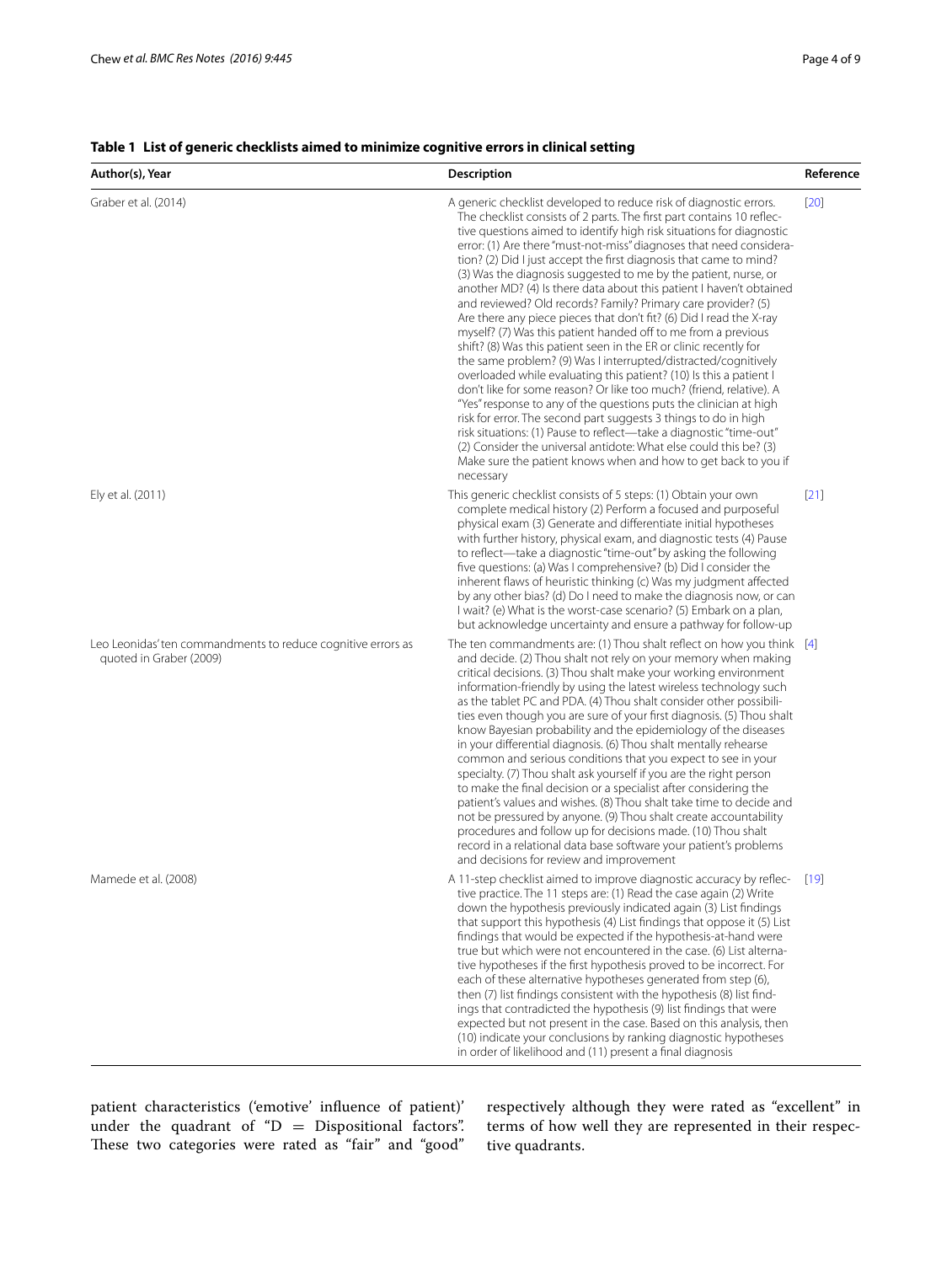| Table 2 TWED checklist and the cognitive error<br><b>TWED Checklist</b>                                                        | Classification of cognitive errors covered (based on Camp-<br>bell et al. 2007)                                                                                                                                                                                                                                                 | Rationale                                                                                                                                                                                                                                                                                             |
|--------------------------------------------------------------------------------------------------------------------------------|---------------------------------------------------------------------------------------------------------------------------------------------------------------------------------------------------------------------------------------------------------------------------------------------------------------------------------|-------------------------------------------------------------------------------------------------------------------------------------------------------------------------------------------------------------------------------------------------------------------------------------------------------|
| $\blacksquare$ life or limb Threat (What are the life or limb threatening<br>conditions in this patient?)                      | Cognitive errors due to failure to consider alternative diagnoses<br>(worst-case scenarios)                                                                                                                                                                                                                                     | This domain encapsulates the rule-out-worse-case scenarios<br>(ROWS) heuristics as a form of cognitive forcing strategy                                                                                                                                                                               |
| $W = W$ rong? (What if I am wrong? What else could it be?)                                                                     | Cognitive errors due to overattachment to a particular diagnosis<br>and cognitive errors due to failure to consider alternative<br>diagnoses                                                                                                                                                                                    | This domain is to reduce the risk of committing cognitive errors<br>such as search satisficing, anchoring, confirmation, availability<br>biases, etc.                                                                                                                                                 |
| this<br>E = evidences (Do I have sufficient evidences for or against<br>diagnose?)                                             | cognitive errors due to erroneous estimation or perception of<br>Cognitive errors due to inheriting someone else's thinking and<br>prevalence                                                                                                                                                                                   | This domain is to minimize cognitive errors such as anchoring,<br>confirmation bias, blind spot, myside bias, ego bias, etc.                                                                                                                                                                          |
| $\mathsf{D}$ = dispositional factors (What are the environmental & emo-<br>tional (2es) dispositions influencing my decision?) | exist by necessity, but are prone to cognitive errors because of<br>categories but discussed in this paper as error-producing con-<br>ditions (EPC). These are high-pressured conditions that often<br>Environment influences are not explicitly listed as one of the<br>the expectation to shorten the decision making process | the emotional factors. These emotional factors can come from<br>environmental factors—e.g., chaotic, busy working place; and<br>These are the factors that may increase the risk of committing<br>cognitive errors. These can be further divided into 2'E's: the<br>the physician or from the patient |
|                                                                                                                                |                                                                                                                                                                                                                                                                                                                                 |                                                                                                                                                                                                                                                                                                       |

# <span id="page-4-0"></span>Table 2 TWED checklist and the cognitive errors addressed<br>TWED Checklist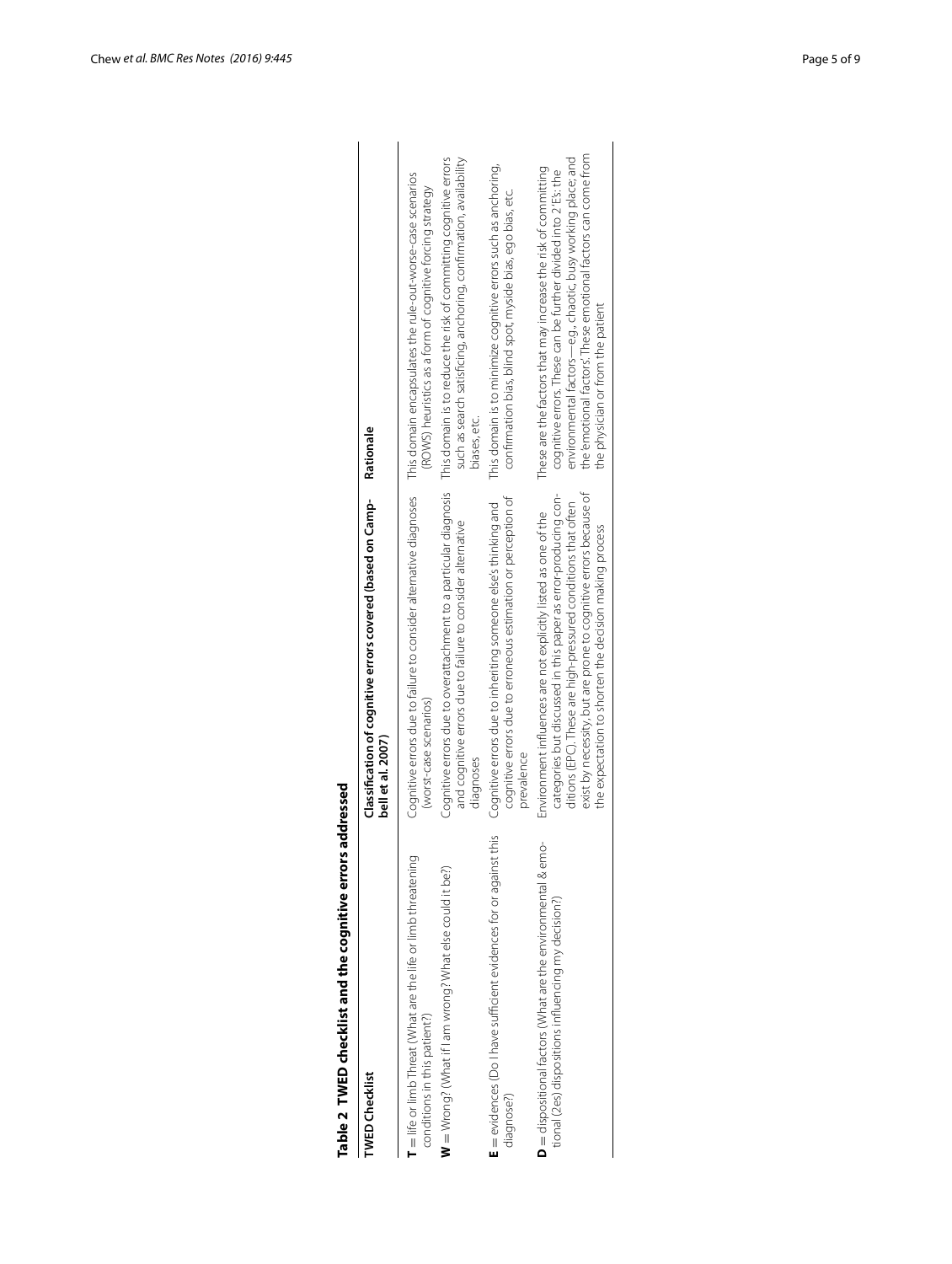# <span id="page-5-0"></span>**Table 3 CVI-Relevance and the modified kappa statistics (κ\*) of item relevance**

| <b>Quadrant and item</b>                                                                                                                          | <b>CVI-relevance</b> | $p_{c}$      |       | Modified $\kappa^*$ Evaluation of $\kappa^*$ |
|---------------------------------------------------------------------------------------------------------------------------------------------------|----------------------|--------------|-------|----------------------------------------------|
| Quadrant 1: $T =$ life or limb threat (What are the life or limb threatening conditions in this patient?)                                         |                      |              |       |                                              |
| Item 1: cognitive errors due to failure to consider life or limb threatening conditions                                                           | 1.0                  | 0.008        | 1.0   | Excellent                                    |
| Quadrant 2: $W =$ wrong? (What if i am wrong? what else could it be?)                                                                             |                      |              |       |                                              |
| Item 2: cognitive errors due to overattachment to a particular diagnosis                                                                          | 1.0                  | 0.008        | - 1.0 | Excellent                                    |
| Item 3: cognitive errors due to failure to consider alternative diagnoses                                                                         | 1.0                  | 0.008        | 1.0   | Excellent                                    |
| Quadrant 3: $E =$ evidences (Do i have sufficient evidences for or against this diagnose?)                                                        |                      |              |       |                                              |
| Item 4: cognitive errors due to inheriting someone else's thinking                                                                                | 0.86                 | 0.055        | 0.85  | <b>Excellent</b>                             |
| Item 5: cognitive errors due to erroneous estimation or perception of prevalence                                                                  | 0.57                 | $0.273$ 0.41 |       | Fair                                         |
| Quadrant 4: $D =$ dispositional factors (What are the environmental & emotional (2Es) dispositions influencing my decision?)                      |                      |              |       |                                              |
| Item 6: Cognitive errors associated with patient characteristics ('emotive' influence of<br>patient)                                              | 0.71                 | 0.164 0.65   |       | Good                                         |
| Item 7: Cognitive errors associated with doctor's affect or personality ('emotive' influence of<br>doctor)                                        | 0.86                 | 0.055        | 0.86  | Excellent                                    |
| Item 8: Cognitive errors caused by impact of the workplace environment ('environmental')                                                          | 0.86                 | 0.055        | 0.86  | <b>Excellent</b>                             |
| The Cenneda Council Coullence statistic (A) = (CUI Belongers = and U1 = and calculation conservational distribution of a shorter secondary [10] = |                      |              |       |                                              |

The formula for modified kappa statistic ( $\kappa^*$ ) = (CVI-Relevance – pc)/(1 – pc), where pc represents probability of a chance occurrence [[18\]](#page-8-4)

p<sub>c</sub> is the probability of chance of occurrence. The formula for p<sub>r</sub> is: N!/[A!\*(N−A)!]\*0.5<sup>N</sup> where N = the number of judges, A = the number agreeing on good relevance [[18\]](#page-8-4)

Evaluation criteria for modified kappa (κ\*): κ\* = fair (0.40–0.59), κ\* = good (0.60–0.74) and κ\* = excellent (>0.74)

CVI should be 0.88 and above to establish validity with a p < 0.05

#### <span id="page-5-1"></span>**Table 4 CVI-representativeness and the modified kappa statistics (κ\*) of item representativeness**

| <b>Quadrant and item</b>                                                                                                     | CVI-representativeness p. |            |     | Modified $\kappa^*$ Evaluation of $\kappa^*$ |
|------------------------------------------------------------------------------------------------------------------------------|---------------------------|------------|-----|----------------------------------------------|
| Quadrant 1: $T =$ life or limb threat (What are the life or limb threatening conditions in this patient?)                    |                           |            |     |                                              |
| Item 1: cognitive errors due to failure to consider life or limb threatening condi-<br>tions                                 | 1.0                       | 0.008      | 1.0 | Excellent                                    |
| Quadrant 2: $W = Wronq$ ? (What if i am wrong? what else could it be?)                                                       |                           |            |     |                                              |
| Item 2: cognitive errors due to over attachment to a particular diagnosis                                                    | 1.0                       | 0.008      | 1.0 | Excellent                                    |
| Item 3: cognitive errors due to failure to consider alternative diagnoses                                                    | 0.86                      | 0.055 0.85 |     | Excellent                                    |
| Quadrant 3: $E =$ evidences (Do I have sufficient evidences for or against this diagnose?)                                   |                           |            |     |                                              |
| Item 4: cognitive errors due to inheriting someone else's thinking                                                           | 0.86                      | 0.055 0.85 |     | Excellent                                    |
| Item 5: cognitive errors due to erroneous estimation or perception of prevalence                                             | 1.0                       | 0.008      | 1.0 | Excellent                                    |
| Quadrant 4: $D =$ dispositional factors (What are the environmental & emotional (2Es) dispositions influencing my decision?) |                           |            |     |                                              |
| Item 6: cognitive errors associated with patient characteristics ('emotive' influence 0.86<br>of patient)                    |                           | 0.055 0.85 |     | Excellent                                    |
| Item 7: cognitive errors associated with doctor's affect or personality ('emotive'<br>influence of doctor)                   | 1.0                       | 0008       | 1.0 | Excellent                                    |
| Item 8: cognitive errors caused by impact of the workplace environment ('envi-<br>ronmental')                                | 1.0                       | 0.008      | 1.0 | Excellent                                    |

The formula for modified kappa statistic (κ\*) = (CVI-Relevance – pc)/(1 – pc), where pc represents probability of a chance occurrence [[18\]](#page-8-4)

 $p_c$  is the probability of chance of occurrence. The formula for  $p_c$  is: N!/[A!\*(N-A)!]\*0.5 N where N = the number of judges, A = the number agreeing on good relevance [[18\]](#page-8-4)

Evaluation criteria for modified kappa (κ\*):  $k^*$  = fair (0.40–0.59),  $k^*$  = good (0.60–0.74) and  $k^*$  = excellent (>0.74)

CVI should be 0.88 and above to establish validity with a  $p < 0.05$ 

Based on the codings, five main findings regarding the face validity and applicability of TWED checklist were identified. Saturation reached after the analysis of 5–6 of these transcripts. First, the TWED checklist comprehensively although not exhaustively covers all major facets of cognitive errors. Specifically, the quadrant 'T' is placed appropriately as the first one since this represents the first priority to check against possible fatal disease processes. The quadrants 'W' and 'E' although distinctly different, are interrelated. This is because reflecting on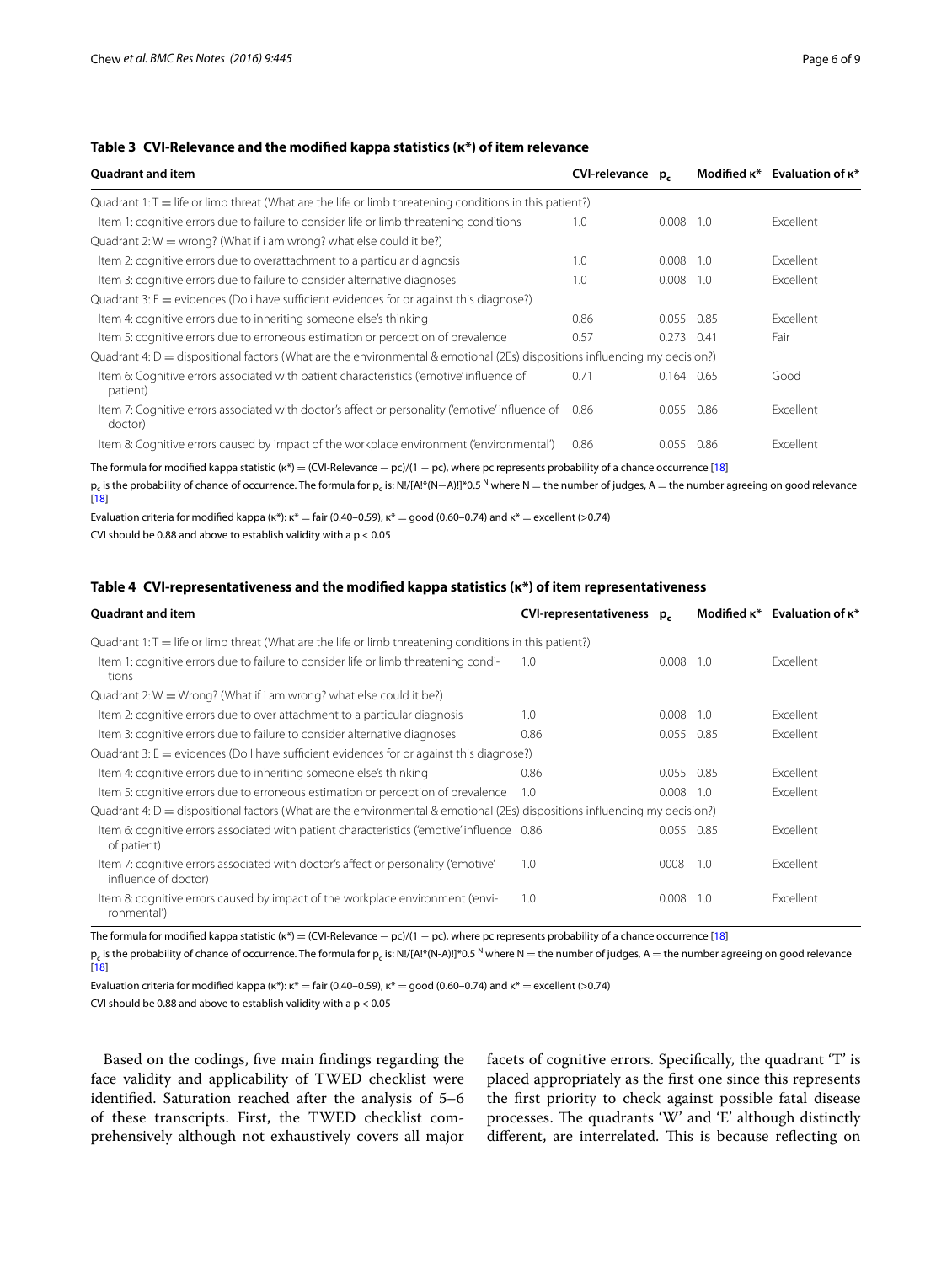'E' may stimulate the consideration of other possibilities and, hence, a clinician may need to go back to 'W'. Finally, the quadrant 'D' serves as an internal double check, prompting a clinician to ask: "Is there any other reason I need to slow down?" The quadrant 'D' also helps the clinician to acknowledge any possible internal or external pressures that a clinician is going through that may affect the quality of the decision made. However, as the cognitive errors represented in quadrant 'D' may not be easily recalled and can be confusing for practicing clinicians as it involves an additional step of running through the 2 'E's, greater amount of time and effort may be needed to explain this quadrant to a novice clinician (Additional file  $1$ ).

Second, the TWED checklist should be used only after a working diagnosis has been established. As aptly stated by one of the content experts (JR): "[The TWED checklist] really should be (applied) after some form of an initial diagnostic impression is made intuitively. Otherwise it is unlikely to be an efficient process." Nonetheless, whilst the domains "**W-E-D**" should be used right before the closing of the decision making process, the domain "**T**" should be used at the very outset of the process of generating working diagnoses.

Third, the TWED checklist should be used on every case until it becomes habitual. It can easily be memorized and used regularly for rapid screening to determine whether a more robust cognitive exercise is needed. Furthermore, the subtlety of cognitive errors is that these errors often take place unconsciously. As a result, clinicians may not be aware that they are at risk of committing cognitive errors and should therefore use the checklist, or its mental equivalent, for every case. In fact, as pointed out by another expert (MG), "The cases where the doctor is most sure of are in fact, the cases where the checklist would be most helpful. This is because, when the clinician is puzzled by a case, the clinician would automatically be applying Type II process (analytical thinking) and would be thinking more broadly."

Fourth, the TWED checklist does not lead to oversimplification. As it should be used only after the generation of an initial impression, it does not actually interfere with the cognitive process itself. Rather, the TWED checklist reinforces the clinical decisions already made. Furthermore, it is expected that clinicians would not be using the TWED checklist alone. Like most mnemonics, it is more of an adjunct to the normal clinical reasoning process. And even if it does lead to oversimplification, as one expert (RT) puts it: "Having this simple application for a complex task is better than omitting the task entirely".

Finally, the TWED checklist is useful for novice clinicians. The usefulness of this checklist is agreed upon by all the experts who participated in this evaluation process. Three experts even believe that TWED checklist

does have some use also among experienced clinicians because essentially what the TWED checklist strives to achieve is on developing good habits. Nonetheless, novice and experienced clinicians may use the checklist differently. Novice clinicians who regularly use the TWED checklist will generally be able to integrate its contents as part of their clinical habits as they mature to become more experienced clinicians, whereas the experienced physicians will use it as a form of double-check mechanism in regulating their clinical decisions.

#### **Discussion**

In contrast to the previous checklists identified from literature review, the TWED checklist is structured in a mnemonic format, facilitating its portability and potentially its use in the clinical setting. The advantage of a mnemonic format is that it aids prospective memory by transforming the technical terms [\[23](#page-8-8)] of common cognitive biases into four memorable questions (represented by the four quadrants) that enhances activation of implementation intention.

The brevity of the TWED checklist is an advantage as it helps the clinician to focus on the most pertinent activating questions only. By focusing on these most pertinent questions, this allows the clinician the flexibility to exercise his or her own judgment and to continue using any other strategies the clinician has already been using to reduce cognitive errors. A checklist that is too long with too many additions may render it redundant and useless [\[16](#page-8-1), [24\]](#page-8-9). More importantly, the brevity of the TWED checklist makes it "portable". It can be "carried along" with the clinician during his or her multiple patient encounters. It can be applied quickly and repetitively for every clinical case. These repetitive practices nurture the habit of reducing cognitive errors into an automatized routine and by then, the clinician would probably no longer need to rely on the TWED checklist.

For content validation, although most of the categories of cognitive errors represented in the TWED checklist were rated as "excellent" in terms of their representativeness and relevance, the categories of "cognitive errors due to erroneous estimation or perception of prevalence" and "cognitive errors associated with patient characteristics" were rated slightly lower in terms of their relevance in clinical settings. This could be due to the fact that compared to novice clinicians, more senior clinicians are more familiar with the prevalence of common disease processes in their patient populations and were more objective in their clinical evaluations.

For face validity and applicability, the experts believe that the checklist should be applied for every case and practiced repetitively until the checklist is internalized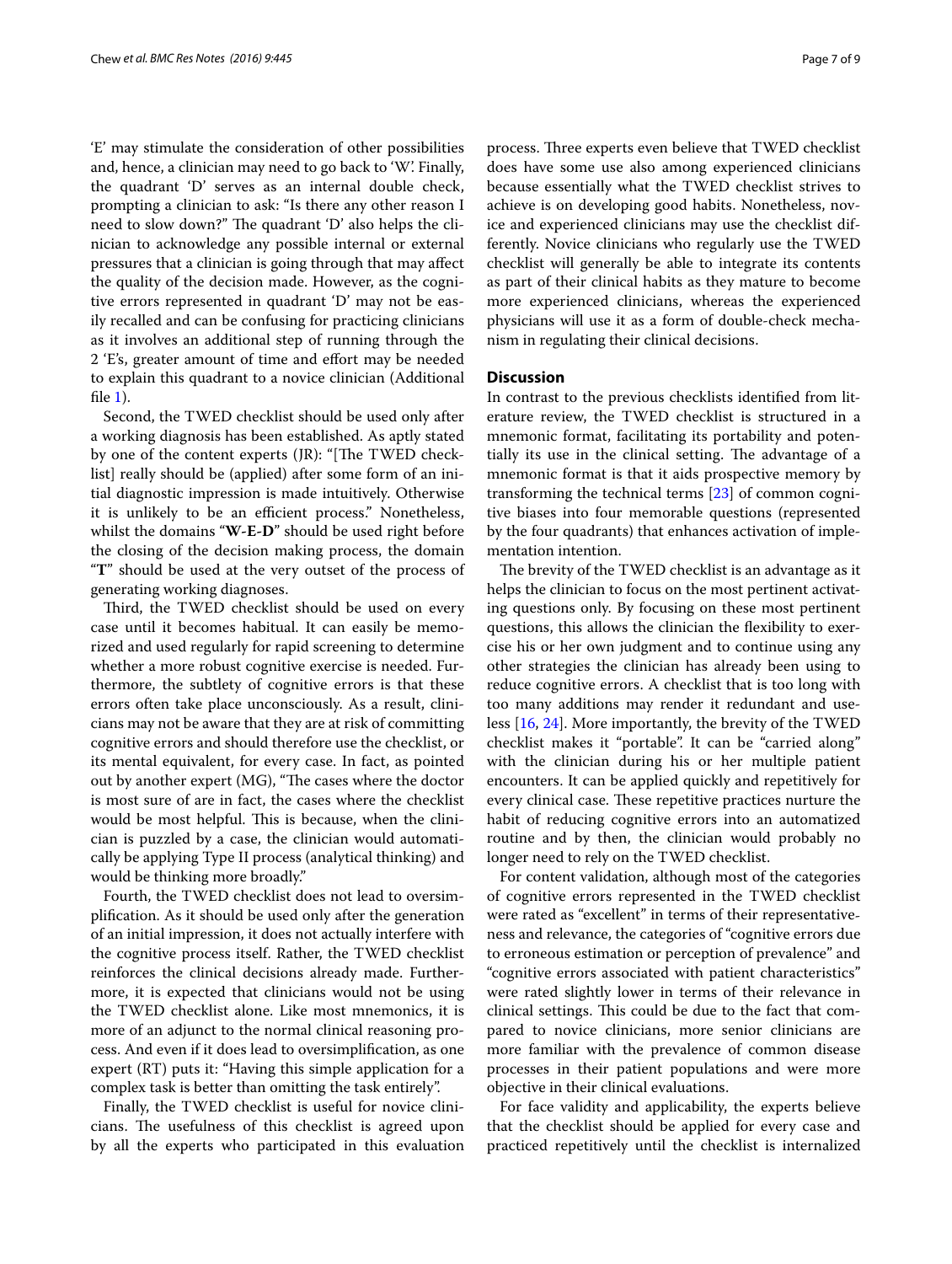in memory. The majority of the experts believe that the TWED checklist does not lead to oversimplification. In fact, it is the complexity of medical decision making that all the more enhances the need for a simple and brief mnemonic tool like this.

Ideally, the additional diagnoses generated from the checklist should then be subjected to Bayesian analysis to gauge the probability of each of these diagnoses, as not all of these diagnoses should be given the same weight [[25](#page-8-10)].

Several limitations of the studies deserve mentioning. First, the construct of the four quadrants in the TWED checklist was done based on literature review and discussion with only one expert (PC). Construct validity was not quantitatively determined. The lack of construct validation process as well as the reliance on the opinions of a single expert may have introduced personal biases. Second, content validity of the checklist was determined by senior emergency physicians, and the responses of these clinicians may not truly reflect the sentiments of the junior clinicians. Third, the codings for the email responses were performed by a single researcher only (CH) and again, this could have introduced personal biases.

The next step in the TWED checklist development would be to implement it in clinical settings and to study its effects on the prevention of cognitive errors in simulated followed by actual clinical practice. A practical suggestion is to display the TWED checklist in the patient clerking sheet in order to reinforce its use until it becomes a part of the clinician's cognitive process.

# **Conclusion**

The TWED checklist is a brief, portable and focused mnemonic checklist, arranged in order of priority with the aim of activating implementation intentions for checking cognitive errors in clinical settings. While its mnemonic structure eases prospective memory and its brevity allows for portability in quick application in every case, its flexibility allows the clinicians to incorporate its use with other forms of cognitive interventions that clinicians are already using.

### **Additional file**

<span id="page-7-13"></span>**[Additional file 1.](http://dx.doi.org/10.1186/s13104-016-2249-2)** Detailed comments on TWED checklist from content experts.

#### **Authors' contributions**

KSC was responsible for the acquisition of both the quantitative and qualitative data as well initial drafting of the manuscript. All authors were responsible for the conception of the project, analysis of the data, revisions of the manuscript as well as contributing to the intellectual content of the manuscript. All authors are accountable for all aspects of the work in relation to the accuracy or integrity of the work. All authors read and approved the final manuscript.

#### **Author details**

<sup>1</sup> Faculty of Medicine and Health Sciences, Universiti Malaysia Sarawak, Kota Samarahan, Malaysia. <sup>2</sup> School of Health Education, Maastricht University, Maastricht, The Netherlands. 3 Uniformed Services University of the Health Sciences, Bethesda, USA.

#### **Acknowledgements**

The authors would like to acknowledge the following experts for their inputs: Dr. James B. Reilly (JR), Dr. Patrick Croskerry (PC), Dr. Robert L. Trowbridge (RT), Dr. John W. Ely (JE), Dr. Mark L. Graber (MG), Dr. Matthew Sibbald (MS) and Dr. Sílvia Mamede (SM).

#### **Competing interests**

The authors declare that they have no competing interests.

#### **Availability of data and materials**

The qualitative data from email responses are included in the Additional file [1.](#page-7-13) All data related to the content validity index and modified kappa is published in Tables [3](#page-5-0) and [4.](#page-5-1)

#### **Consent for participation**

All participants agreed for this anonymous voluntary participation in this study as well as any subsequent publications based on the results of this study.

#### **Consent for publication**

In the content validity analysis, the data obtained from the experts who participated voluntarily were obtained anonymously. Other than their age, gender and years of clinical experience, no other personal details of these experts were recorded in this manuscript. In the face validity analysis, the details of the email responses from the experts are included in the supplemental data. Ethical clearance was obtained from the institutional research ethics committee of Universiti Sains Malaysia.

#### Received: 9 June 2016 Accepted: 9 September 2016 Published online: 17 September 2016

#### **References**

- <span id="page-7-0"></span>1. National Academies of Sciences, Engineering, and Medicine. Improving diagnosis in health care. Washington, DC: The National Academies Press; 2015. [http://nas.edu/improvingdiagnosis.](http://nas.edu/improvingdiagnosis) Accessed on 25 Nov 2015.
- <span id="page-7-1"></span>2. Berner ES, Graber ML. Overconfidence as a cause of diagnostic error in medicine. Am J Med. 2008;121(5 Suppl):S2–23.
- <span id="page-7-2"></span>3. Graber ML, Franklin N, Gordon R. Diagnostic error in internal medicine. Arch Intern Med. 2005;165(13):1493–9.
- <span id="page-7-3"></span>4. Graber ML. Educational strategies to reduce diagnostic error: can you teach this stuff? Adv Health Sci Educ Theory Pract. 2009;14(Suppl 1):63–9.
- <span id="page-7-4"></span>5. Coderre S, Mandin H, Harasym PH, et al. Diagnostic reasoning strategies and diagnostic success. Med Educ. 2003;37(8):695–703.
- 6. Norman G. Dual processing and diagnostic errors. Adv Health Sci Educ. 2009;14(Suppl 1):37–49.
- <span id="page-7-5"></span>7. Trowbridge RL, Dhaliwal G, Cosby KS. Educational agenda for diagnostic error reduction. BMJ Qual Saf. 2013;22(Suppl 2):28–32.
- <span id="page-7-6"></span>8. Croskerry P. The importance of cognitive errors in diagnosis and strategies to minimize them. Acad Med. 2003;78(8):775–80.
- <span id="page-7-7"></span>9. Kassirer JP, Kopelman RI. Cognitive errors in diagnosis: instantiation, classification, and consequences. Am J Med. 1989;86(4):433–41.
- <span id="page-7-8"></span>10. Croskerry P. A universal model of diagnostic reasoning. Acad Med. 2009;84(8):1022–8.
- <span id="page-7-9"></span>11. Croskerry P. Achieving quality in clinical decision making: cognitive strategies and detection of bias. Acad Emerg Med. 2002;9(11):1184–204.
- <span id="page-7-10"></span>12. Graber ML, Kissam S, Payne VL, et al. Cognitive interventions to reduce diagnostic error: a narrative review. BMJ Qual Saf. 2012;21(7):535–57.
- <span id="page-7-11"></span>13. Gollwitzer PM. Implementation intentions: strong effects of simple plans. Am Psychol. 1999;54(7):493–503.
- <span id="page-7-12"></span>14. Gollwitzer PM, Sheeran P. Implementation intentions and goal achievement: a meta-analysis of effects and processes. Adn Exp Soc Psychol. 2006;38:69–119.